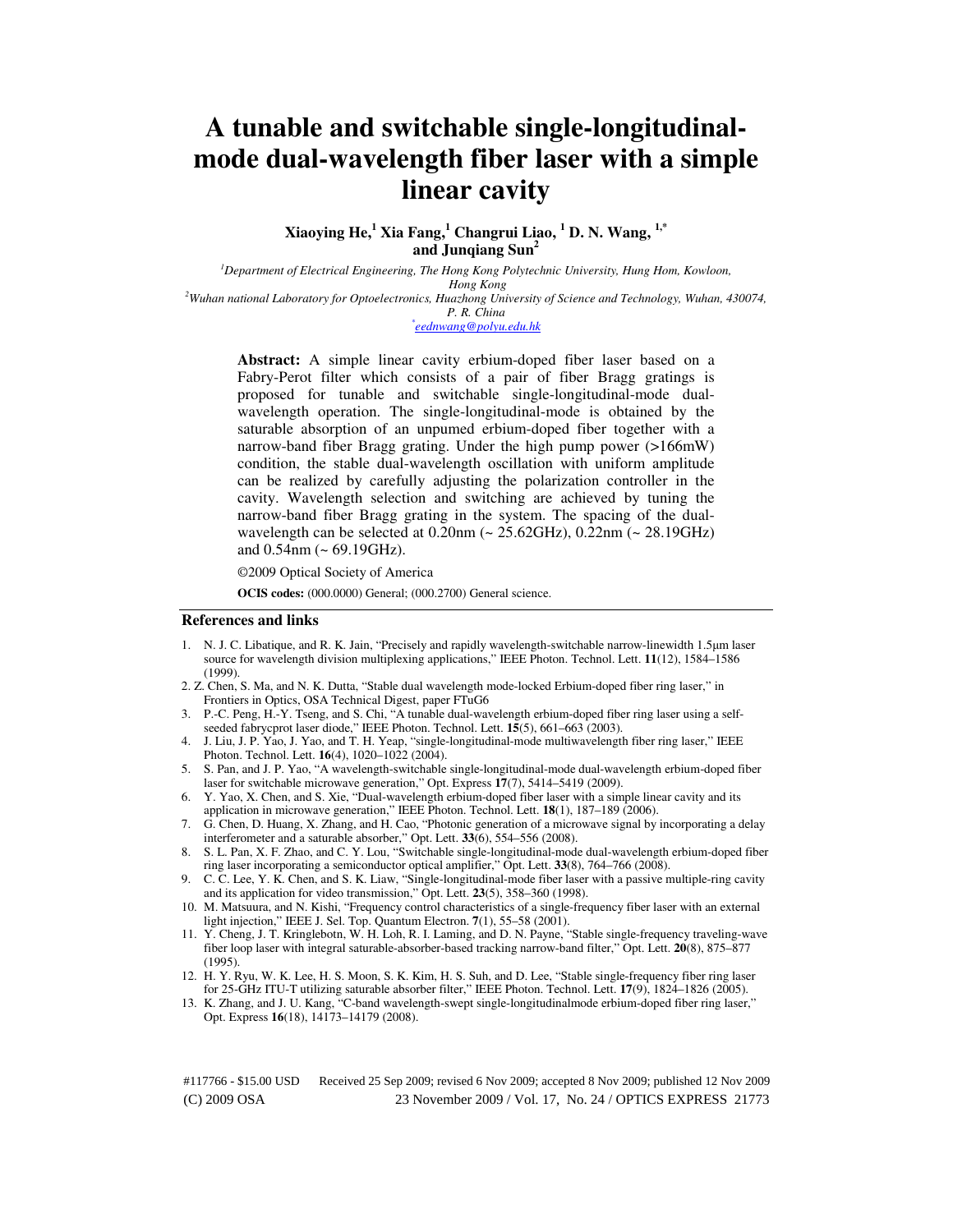- 14. X. P. Cheng, P. Shum, C. H. Tse, J. L. Zhou, M. Tang, W. C. Tan, R. F. Wu, and J. Zhang, R, F. Wu, and J. Zhang, "Single-longitudinal-mode erbium-doped fiber ring laser based on high finesse fiber bragg grating Fabry-Perot Etalon," IEEE Photon. Technol. Lett. **20**(12), 976–978 (2008).
- 15. J. Sun, X. Yuan, X. Zhang, and D. Huang, "Single-longitudinal-mode fiber ring laser using fiber grating-based Fabry-Perot filters and variable saturable absorbers," Opt. Commun. **267**(1), 177–181 (2006).
- 16. K. Murasawa, and T. Hidaka, "Extension of dual-wavelength region in semiconductor laser with distributed Bragg Reflector," Jpn. J. Appl. Phys. **48**(1), 010208–1 (2009).
- 17. Y. Li, C. R. Liao, D. N. Wang, T. Sun, and K. T. V. Grattan, "Study of spectral and annealing properties of fiber Bragg gratings written in H2-free and H2- loaded fibers by use of femtosecond laser pulses," Opt. Express **16**(26), 21239–21247 (2008).
- 18. T. Erdogan, "Fiber grating spectra," J. Lightwave Technol. **15**(8), 1277–1294 (1997).

## **1. Introduction**

Dual-wavelength fiber laser with narrow line-width single-longitudinal-mode (SLM) operation and uniform amplitude output has attracted a lot of research interests because of its potential applications in optical communications, optical instrument testing and optical fiber sensors [1–3]. Especially, a wavelength tunable or switchable SLM dual-wavelength fiber laser is considered to be a desirable candidate for frequency-tunable, high-power, and low phase noise microwave or millimeter-wave generation [4–7], as microwave generation in this way does not require a high-quality frequency-tunable microwave reference source and thus reducing the system cost and complexity. However, to ensure a stable operation of the erbium-doped fiber (EDF) laser, two major issues need to be carefully addressed. Firstly, the strong homogeneous line broadening and cross-gain saturation in the EDF would lead to an unstable SLM dual-wavelength oscillation. A number of approaches have been proposed to overcome this difficulty such as the use of a hybrid gain medium [8], a passive multiple ring cavity [8], an external light injection [9], an unpumped EDF as a saturable absorber (SA) based narrow bandwidth filter [5,10–12], etc. Secondly, an ultranarrow mode selecting mechanism should be utilized to eliminate the multi-longitudinal-mode oscillation and mode competition, caused by the long cavity length and hence the narrow longitudinal mode spacing. Such an ultranarrow bandpass filter can be obtained by using a phase shifted fiber Bragg grating (FBG) [6], an SA based Sagnac loop [13], or an FBG-based Fabry-Perot (F-P) filter [14,15]. Although the FBG based F-P filter has been utilized in the ring cavity of fiber laser to realize the SLM operation [14,15], no single to dual wavelength switching can be achieved. However, either no SA element is used for stabilizing the output power [14], or a segment of gain fiber and a pump diode are employed to function as the SA element [15]. Despite the capability of supporting a dual-wavelength oscillation by some semiconductor lasers, it is still not convenient to achieve a reliable dual-wavelength oscillation because of the strong competition between the two wavelengths [16].

In this paper, we propose a novel linear-cavity EDF laser based on an FBG-based F-P filter, which generates a wavelength tunable and switchable SLM dual-wavelength lasing. The operating wavelengths and their spacing can be selected by use of an FBG-based F-P filter together with a narrow-band FBG in the laser cavity. An umpumed EDF is used as an SA which, together with a narrow-band FBG, helps in achieving stable SLM operation. When compared with the ring cavity laser with an FBG-based F-P filter and the same length of SA with FBG, our system exhibits the advantage of providing double optical gain in the EDF. Thus, our system has high potential in frequency-tunable microwave generation.

#### **2. Operation principle and experimental setup**

Figure 1 shows the configuration of the proposed tunable and switchable dual-wavelength SLM EDF laser. The EDF (Highwave-tech EDF-741) with a length of 12 meters is used as the gain medium, pumped with a 980nm laser diode (LD) through a 980nm/1550nm wavelength division multiplexing (WDM) coupler (50:50). The absorption coefficient of the EDF at 1530nm is ~ 6-8 dB/m. The laser output is monitored by an optical spectrum analyzer (ANDO AQ6319) with 0.01nm resolution. By adjusting the narrow-band FBG, the lasing wavelengths can be tuned and switched. The experiment is carried out at room temperature and the results obtained show good stability.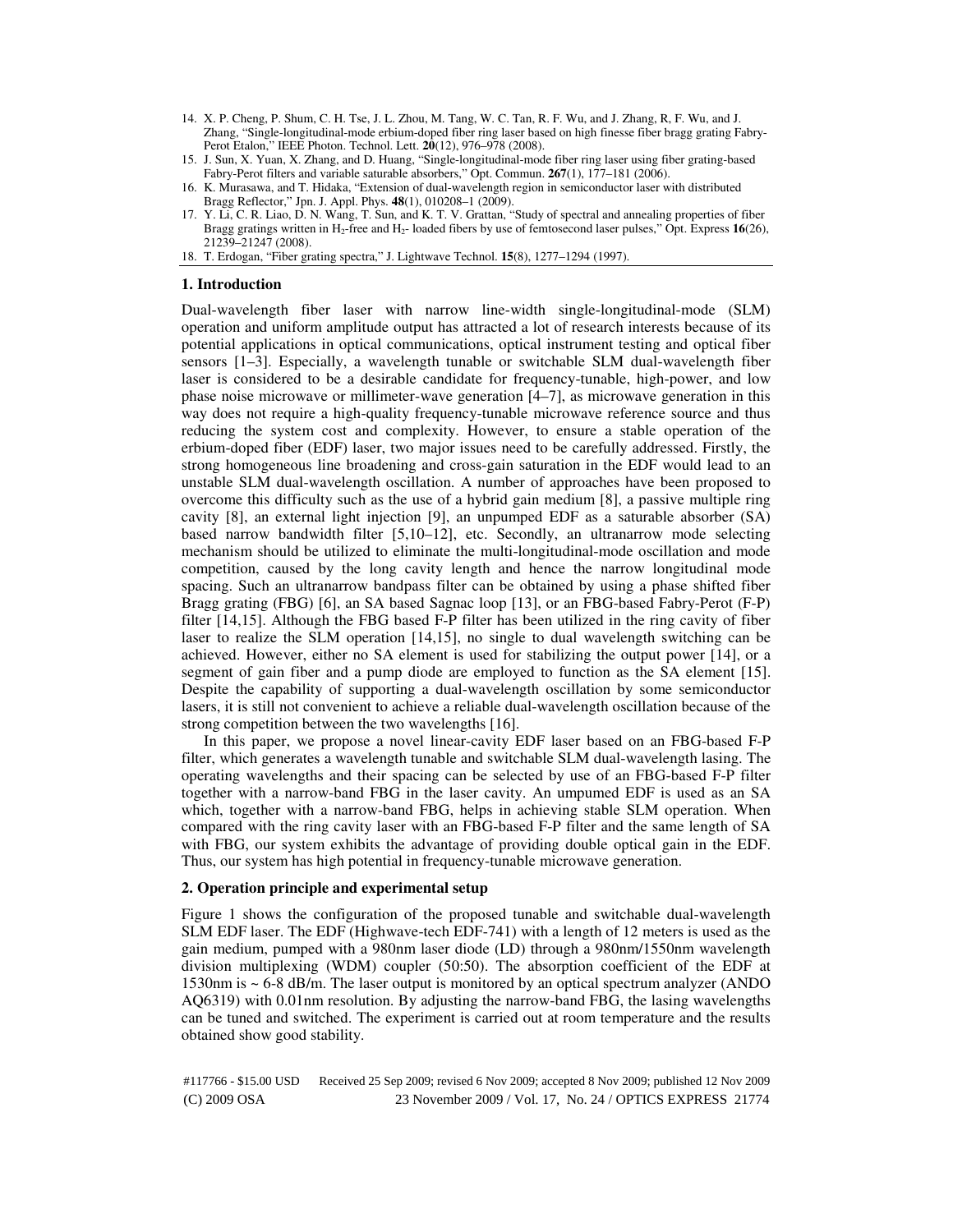

Fig.1. Schematic diagram of the proposed tunable and switchable dual-wavelength Erbiumdoped fiber laser with a simple linear cavity

## *2.1 narrow-band FBG and FBG-based F-P filter*

The narrow-band FBG shown in Fig. 1 has a reflection peak at 1569.81nm, with peak reflectivity of over 90% and a 3-dB band width of 0.71nm. Such an FBG is used to form a standing wave in the SA, to reflect the desirable wavelengths, and it is type-II grating written in H2-free SMF-28 fiber by use of 800nm/120fs femto-second laser pulses and a phase mask (Ibsen Photonics). The laser pulse energy is 400-480µJ, with 1/e Gaussian beam radius of 3mm, and exposure time of ~45 min. This type of FBG exhibits high temperature stability and good spectral quality [17]. The reflection spectrum of this narrow-band FBG is shown in Fig. 2.



Fig. 2. Reflectivity spectrum of the narrow-band FBG



Fig. 3. Scheme of the fiber Bragg grating based Fabry-Perot filter

As shown in Fig. 3, the FBG-based F-P filter used in the configuration is composed of a pair of FBGs with a short length of 3mm and a position separation of 1.7mm, fabricated also by use of femtosecond laser pulses through a phase mask (Ibsen Photonics). The two FBGs with the same length of 3mm are fabricated under the same condition of  $\sim$ 25 min exposure time. Such an F-P filter has two transmission peaks represented by channel C2 and C3 respectively, and several side-lobes at the wavelengths indicated by C0, C1 and C4,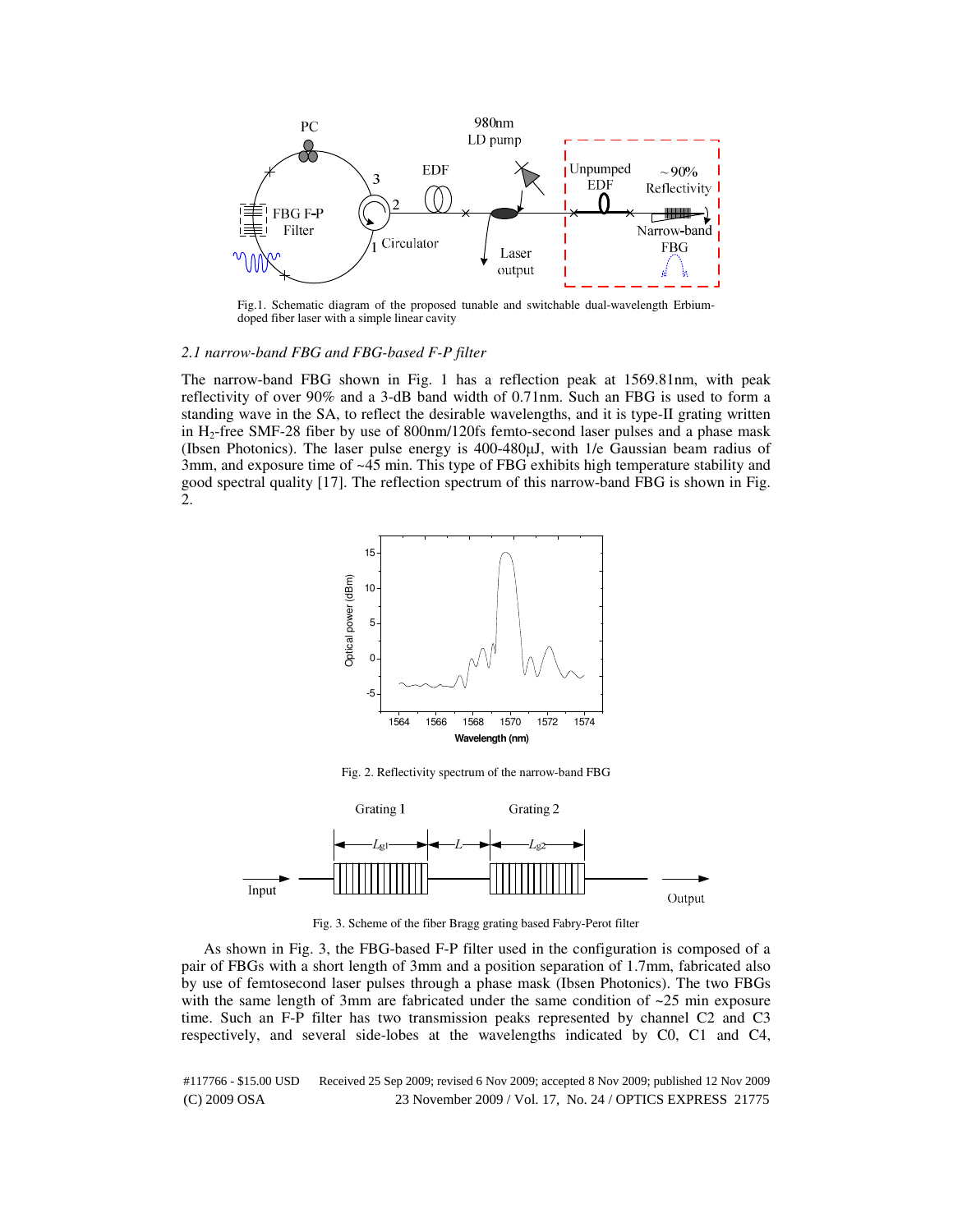respectively, as shown in Fig. 4(a). The line-width of the two transmission peaks is less than 0.01nm, which is beyond the resolution limit of the OSA used. The transfer matrixes of the two FBGs are expressed as [18]:

$$
F_{1} = \begin{bmatrix} \cosh\left(\gamma L_{g1(2)}\right) - j\frac{\sigma}{\gamma}\sinh\left(\gamma L_{g1(2)}\right) & -j\frac{\kappa}{\gamma}\sinh\left(\gamma L_{g1(2)}\right) \\ j\frac{\kappa}{\gamma}\sinh\left(\gamma L_{g1(2)}\right) & \cosh\left(\gamma L_{g}\right) + j\frac{\sigma}{\gamma}\sinh\left(\gamma L_{g1(2)}\right) \end{bmatrix} (1)
$$

where κ is the couple coefficient and  $\gamma = \sqrt{\kappa^2 - \sigma^2}$ .  $L_{g1(2)}$  is the length of grating 1 and grating 2. The transfer matrix of the position separation between two FBGs can be expressed as [18]:

$$
F_2 = \begin{bmatrix} e^{j\beta L} & 0\\ 0 & e^{-j\beta L} \end{bmatrix}
$$
 (2)

where, *L* is the position separation of the two FBGs. Using the transfer matrix method, the transmission of the FBG-based F-P filter can be expressed as:

$$
T = \frac{2j\frac{\kappa}{\gamma}\sinh(\gamma L_s)\left[\cosh(\gamma L_s)\cos(\beta L) - \frac{\sigma}{\gamma}\sinh(\gamma L_s)\sin(\beta L)\right]}{\left[\cosh(\gamma L_s) - j\frac{\sigma}{\gamma}\sinh(\gamma L_s)\right]^2 e^{-j\beta L} + \frac{\kappa^2}{\gamma^2}\sinh^2(\gamma L_s)e^{j\beta L}}
$$
(3)

By use of Eq.(3), the transmission spectrum of the FBG-based F-P filter can be simulated and its result is shown in Fig.4(b), where the index change value is  $1.6 \times 10^{-4}$ . It can be seen from Fig.4 that, the measured spectrum shows a good agreement with the calculated one. The free spectral range (FSR) is readily derived as:

$$
FSR = \frac{c}{2n_{\text{eff}}L + c(\tau_1(\lambda) + \tau_2(\lambda))}
$$
(4)

where c is the velocity of the light in vacuum.  $\tau_1(\lambda)$  and  $\tau_2(\lambda)$  are the time delays of the two grating, defined as:



Fig. 4. Transmission spectrum of the FBG F-P filter, two FBG length of 3mm; the interval between two FBG of 1.7mm (a) measured spectrum (OSA resolution: 0.01nm); (b) calculated spectrum by transfer matrix method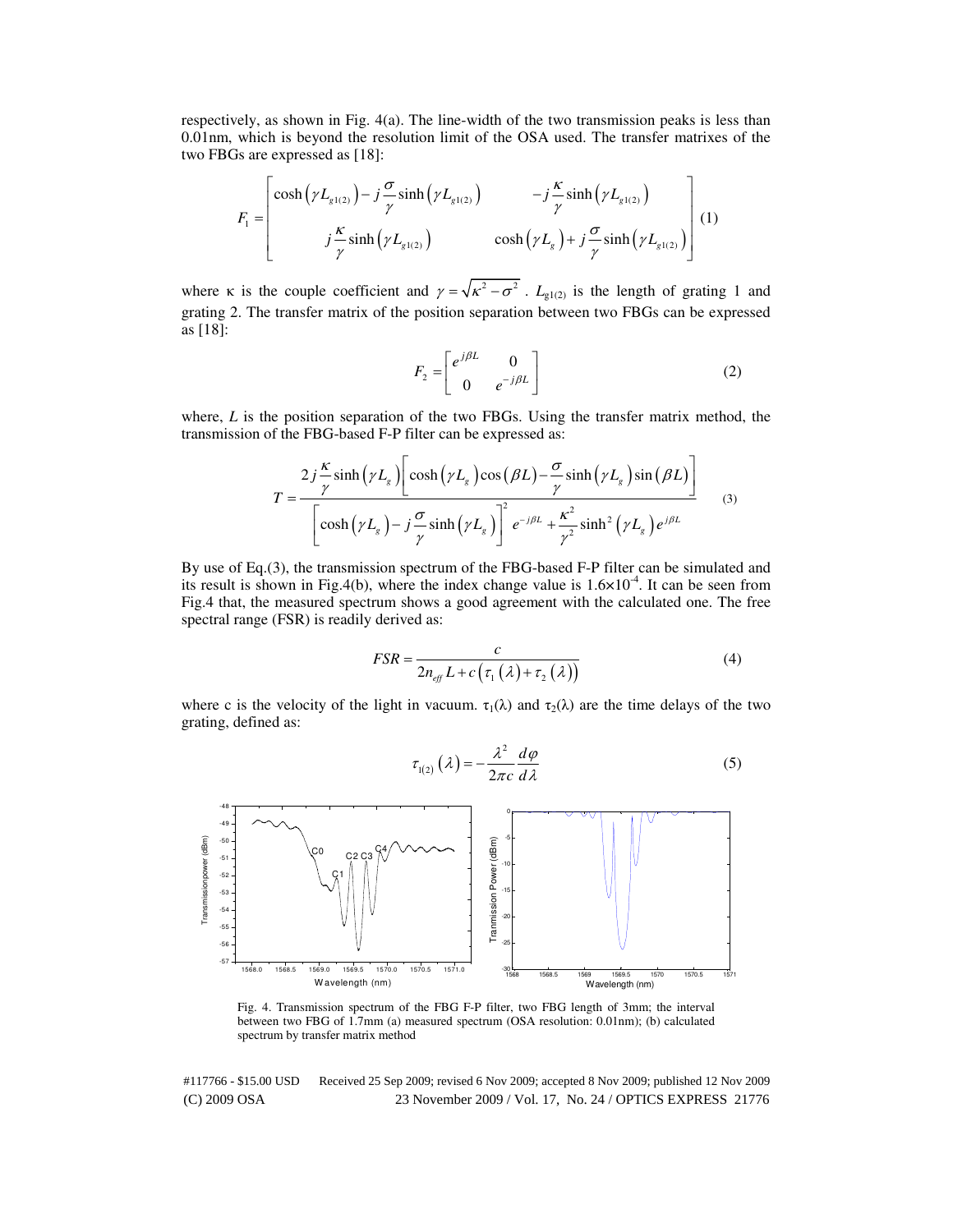The FSR of the FBG-based F-P filter is mainly determined by the length of the position separation *L* and varies with the resonance wavelengths in the FBG.

## *2.2 Operation principle of saturable absorbers*

In the setup, a 2-m long unpumped EDF is used as an SA. Because the absorption coefficient of an EDF is inversely proportional to the intensity of the optical light in the fiber laser, when a standing wave is formed, the spatial optical power would distribute periodically along the EDF. Therefore, an absorption coefficient with periodic variation along the SA would be created, which would results in a periodic refractive index change based on the well-known Karamer-Kronig relation, a weakly coupled longer FBG is thus generated [13]. Such a weakly coupled and narrowband FBG would form a self-tracking FBG, which can stabilize single or dual mode output. In our system, considering two waves counter-propagating in the linear arm, the whole cavity length is ~30.5m, and the laser cavity FSR is close to 6.6MHz. However, considering the unpumped EDF length of  $L_e \approx 2m$ , and the effective refraction index of the EDF  $n_{\text{eff}} \approx 1.48$ , the 3-dB bandwidth of the self-tracking FBG should be less than 6.6MHz (FSR of the laser cavity), indicating that the SLM condition would be well satisfied. In other words, simultaneous SLM lasing at dual-wavelength is ensured.

Thus, the unpumped EDF of two meter length in the linear cavity is utilized in our system as a SA which, together with a narrow-band FBG, can enhance the SLM performance and balance the optical powers of the lasing wavelengths.

## **3. Experimental results and discussion**

The tunable and switchable dual-wavelength emission for the fiber laser is shown in Fig. 5. When the reflection peak of the narrow-band FBG overlaps with one transmission peak (C3) and the adjacent sidelobe (C4) as shown in Fig. 5(a), a dual-wavelength emission can be obtained at 1569.61nm and 1569.81nm with a wavelength spacing of 0.20nm (~ 25.62GHz). If the reflection peak of the narrow-band FBG is shifted to overlap only with C3, a single wavelength emission at 1569.60 nm can be observed as shown in Fig. 5(b). When the reflection peak of the narrow-band FBG overlap with two transmission peaks (C2 and C3) of the F-P filter, another dual-wavelength operation can be established at 1569.38nm and 1569.60nm with the wavelength spacing of 0.22nm ( $\sim$  28.19 GHz), as shown in Fig.5(c). If the narrow-band FBG peak overlaps with only C2, a single wavelength emission at 1569.38 nm appears as shown in Fig. 5(d). Finally, by shifting the reflection peak of the narrow-band FBG to overlap with the channels C0, C1, and C2, dual-wavelength operation builds up again.

Since the channel of C1 has a relatively large loss in this linear cavity than that of other channels C0 and C2, the wavelength in C1 is suppressed by the mode competitions in pumped EDF. Thus, a dual-wavelength emission is obtained in the C1 and C2 of the FBG-based F-P filter at 1568.84nm and 1569.38nm, corresponding to the wavelength spacing of  $0.54$ nm (~ 67.19 GHz). By tuning the reflection peak of the narrow-band FBG, laser wavelength switching and dual-wavelength operation can be achieved and, the spacing of the dualwavelength can be selected at 0.20nm ( $\sim$  25.62GHz), 0.22nm ( $\sim$  28.19GHz) and 0.54nm ( $\sim$ 67.19 GHz).

The wavelengths outside of the reflection band of the FBG would pass through the FBGbased F-P filter, and then travel back into the linear cavity gain medium, and it could also transmit through the narrow-band FBG at the other end of the linear cavity and then leaks out. Thus, the wavelengths outside of the reflection band of the FBG cannot oscillate in the fiber laser system.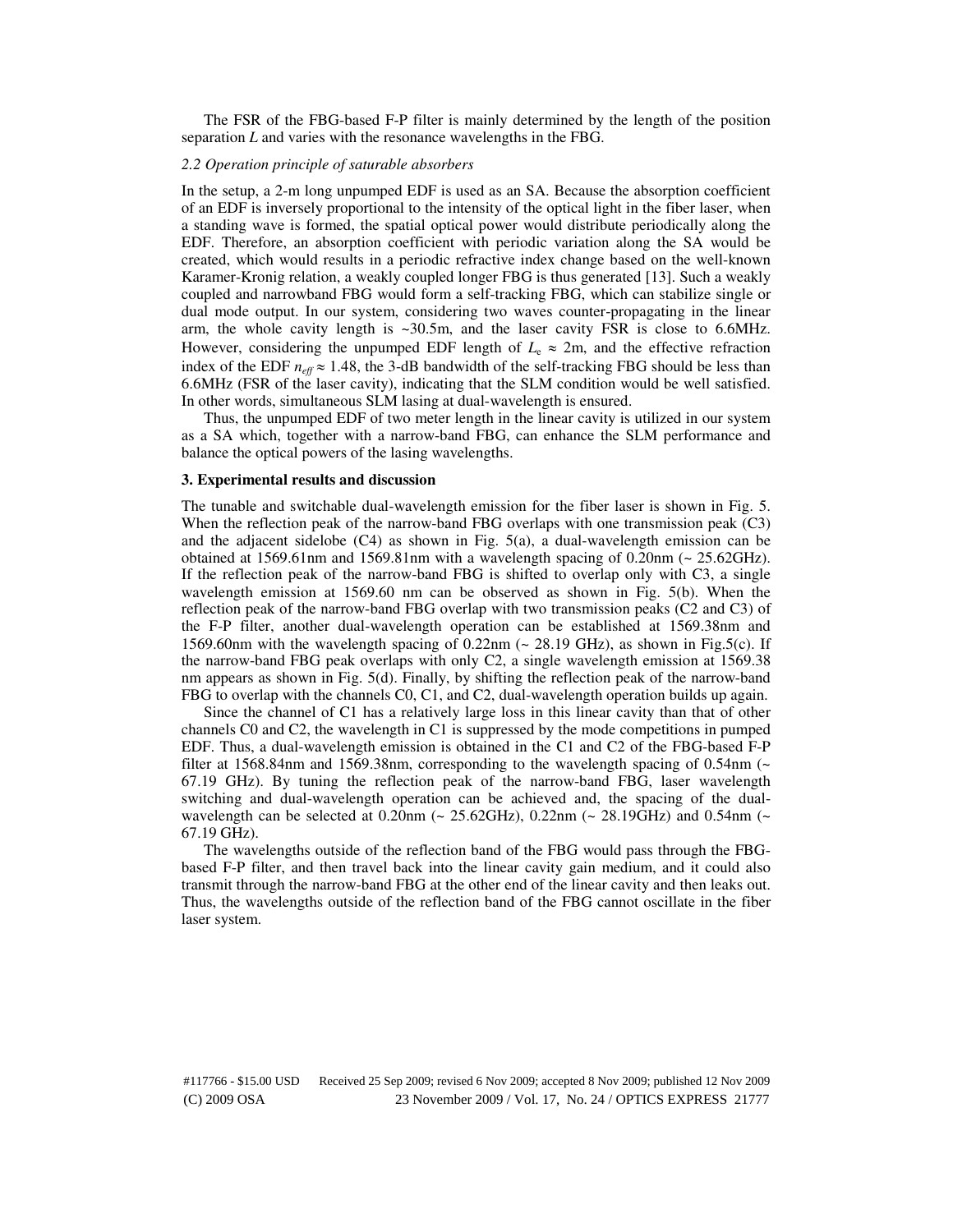

Fig. 5. Operation principle about the fiber laser with the tunable and switchable dualwavelength emitting with pump power of 166mW; (a) dual-wavelength emitting at 1569.61 and 1569.81nm; (b) single wavelength emitting at 1569.60nm; (c) dual-wavelength emitting at 1569.38 and 1569.60nm; (d) single wavelength emitting at 1569.38nm; (e) dual-wavelength emitting at 1568.84 and 1569.38nm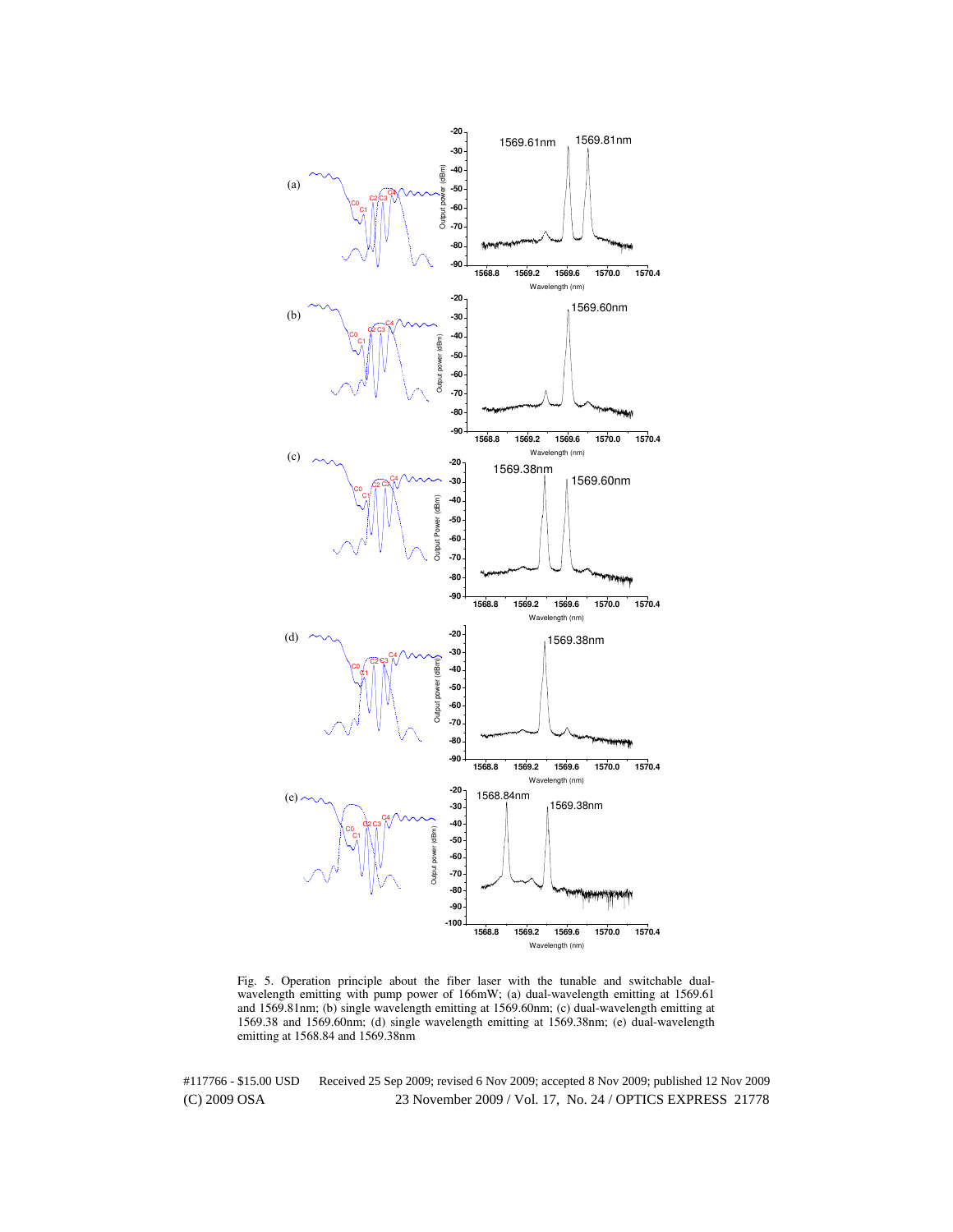

Fig. 6. Electrical spectrum of the beating signal observed at the output of the photodetector (a) SLM operation (b) mode competition and hopping

To verify the SLM operation condition of our system, we have measured the beating RF spectrum by injecting the laser output into a high speed photodetector  $\ll$  25GHz) and a 3 GHz RF spectrum analyzer [13,15], as shown in Fig. 6. There is no beating signal generation between the main lasing mode and the side modes in Fig. 6(a), as expected. Fig. 6(b) presents mode competition and hopping in the fiber laser. Thus, the SLM operation of our laser system is ensured.

In order to investigate the laser output stability and amplitude-equilibrium, the output power of the dual-wavelength at 1569.38 and 1569.60nm have been measured for different pump power levels.

Under the pump power of 166mW at 980nm, the measured output spectrum at dualwavelengths of 1569.38 and 1569.60nm for 10 minutes is shown in Fig. 7, in which the stability time is longer than that reported in the literature [6]. Thus, the microwave local oscillator frequency can be generated in this fiber laser. The output power is  $\sim$  -25dB and the signal-to-noise ratio is ~50dB. In the situation of room temperature, the maximum power fluctuation at dual-wavelength is  $\sim$ 2dB, and the wavelength fluctuation is beyond the resolution limit of our OSA, as shown in Fig. 7(b). We believe that a more stable dualwavelength lasing can be achieved if the stability of the pump LD is improved.



Fig. 7. (a). Measured output spectrum at fixed wavelengths of 1569.38 and 1569.60nm every 1 minutes for 10 minutes, pump power of 166mW; (b). Fluctuation of output power and wavelength during 10 minutes

Under the pump power of 133mW, by carefully adjusting the state of the PC, singlewavelength or dual-wavelength operations can be obtained, as shown in Fig. 8. Fig. 9 demonstrates the dual-wavelength operations with the pump power of 166mW, where the switching from dual-wavelength to single-wavelength lasing cannot be reached by adjusting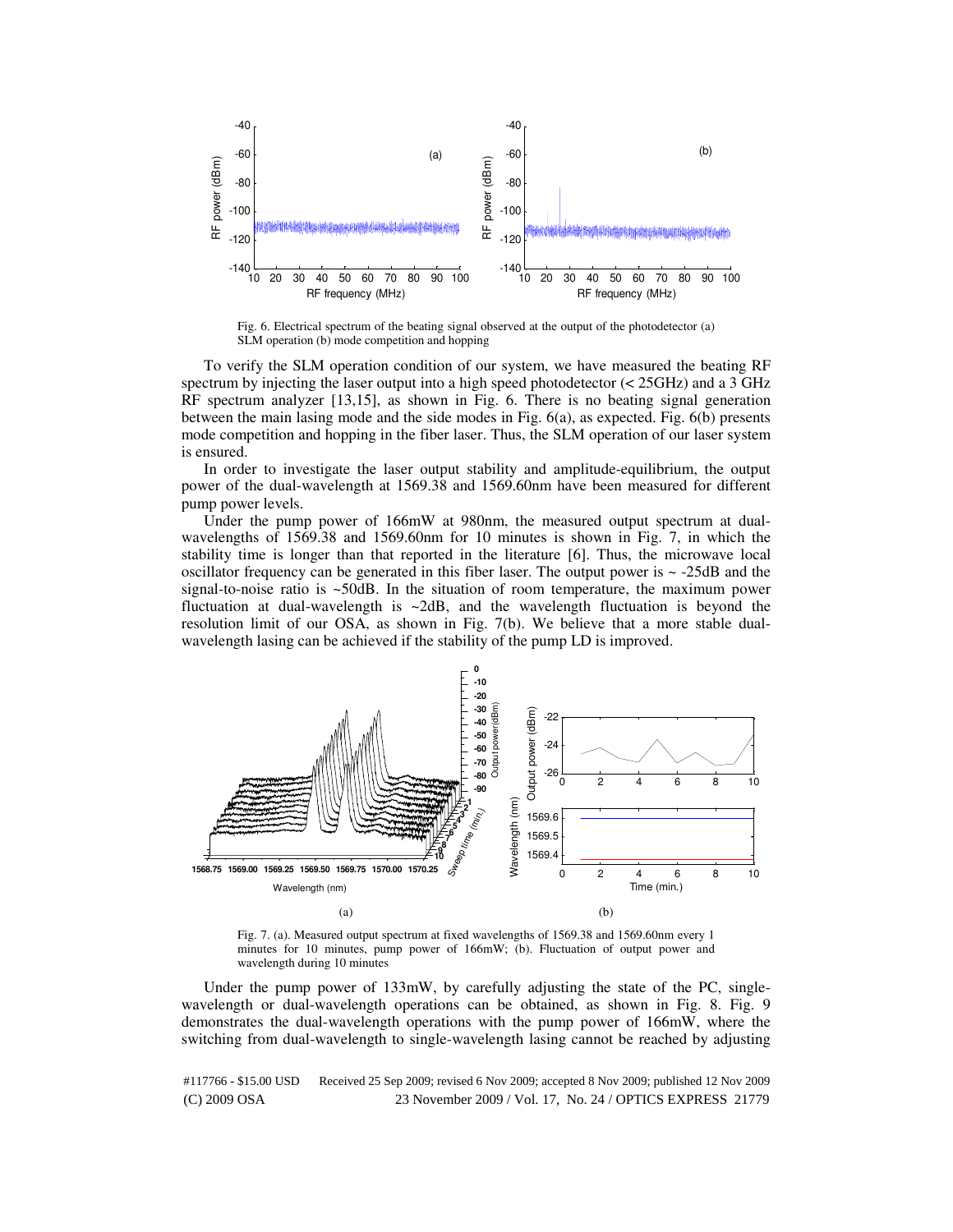the state of the PC. That is because, under the low pump power, the unpumed EDF in the linear cavity does not reach the saturated absorption condition, and when the polarization state in the fiber cavity is adjusted, one of emitting wavelengths can be easily suppressed. When the pump power becomes high, the unpumped EDF reaches its saturated absorption condition, and the function of the PC is to balance the gain and loss corresponding to the polarization state, hence, a uniform amplitude dual-wavelength laser operation can be obtained.



Fig. 8. Wavelength switching of the fiber laser by adjusting the PC, with low pump power of 133mW



Fig. 9. Dual-wavelength emission of the fiber laser by adjusting the PC, with high pump power of 166mW

By changing the pump power from 133mW to 188.4mW, the output power variation of the dual-wavelength lasing at 1569.38 and 1569.60nm is shown in Fig. 10. When the pump power is lower than 155mW, as shown in the inset (two dimensional graph showing output wavelength power vs. pump power) of Fig. 10, a large output power variation can be observed, which indicates a large output power competition may exist in these two emitting wavelengths. Thus, the uniform amplitude dual-wavelength laser operation cannot be maintained. When the pump power is larger than 155mW, the SA plays a significant role, and an uniform amplitude and stable dual-wavelength operation can be maintained.